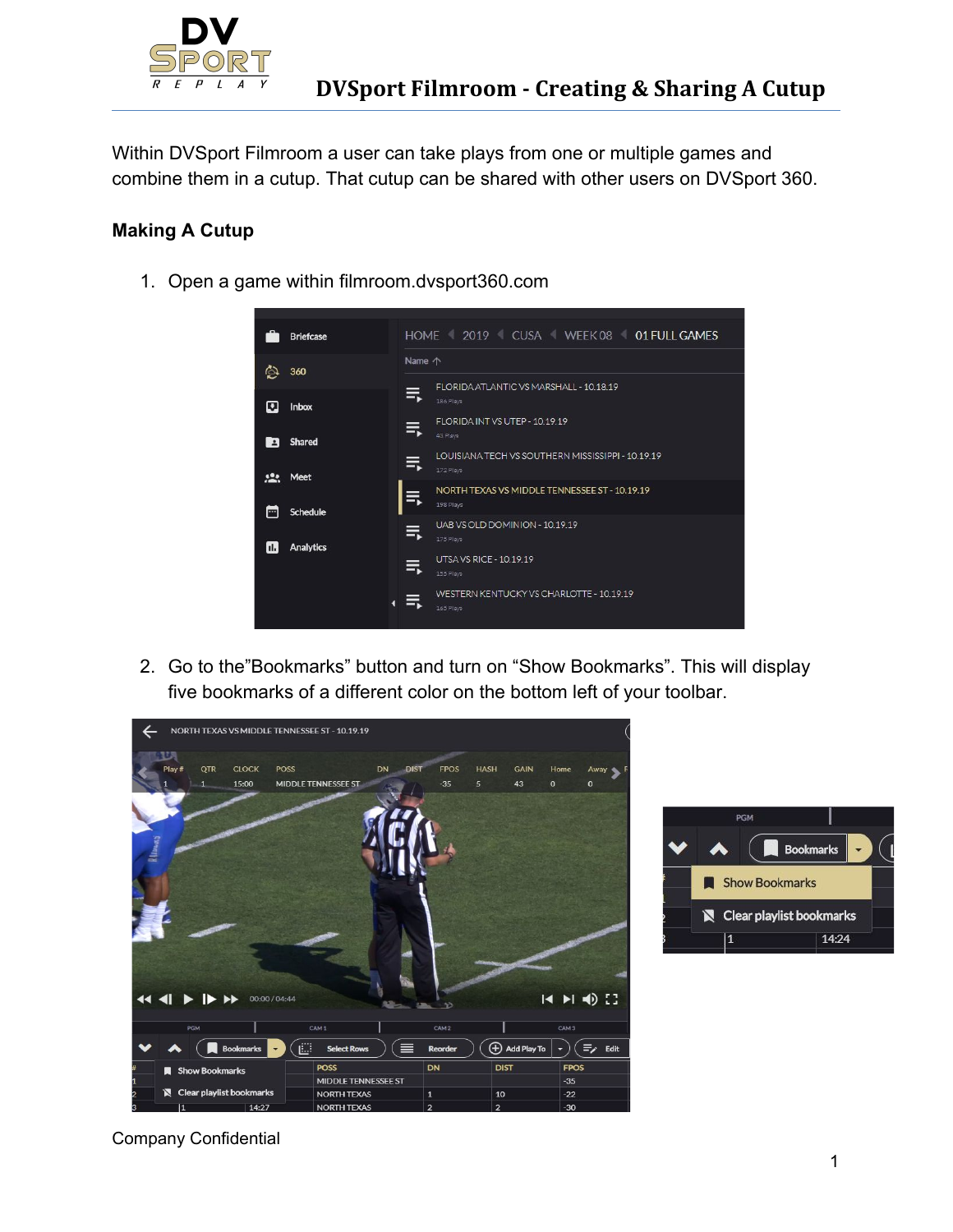

| $\leftarrow$ 4 4 $\rightarrow$ $\rightarrow$ $\rightarrow$ 00:00/04:44 |                  |                         |                |  |  |  |  |  |  |
|------------------------------------------------------------------------|------------------|-------------------------|----------------|--|--|--|--|--|--|
| <b>PGM</b>                                                             |                  | CAM <sub>1</sub>        |                |  |  |  |  |  |  |
|                                                                        | <b>Bookmarks</b> | ப<br><b>Select Rows</b> | F              |  |  |  |  |  |  |
| #                                                                      | <b>QTR</b>       | <b>CLOCK</b>            | PC             |  |  |  |  |  |  |
| $\mathbf{1}$                                                           | $\mathbf{1}$     | 15:00                   | M              |  |  |  |  |  |  |
| $\overline{2}$                                                         | $\mathbf{1}$     | 14:55                   | N <sub>C</sub> |  |  |  |  |  |  |
| 3                                                                      | $\mathbf{1}$     | 14:27                   | N <sub>C</sub> |  |  |  |  |  |  |
| 4                                                                      | $\mathbf{1}$     | 14:15                   | N <sub>C</sub> |  |  |  |  |  |  |
| 5                                                                      | 1                | 13:54                   | N <sub>C</sub> |  |  |  |  |  |  |
| 6                                                                      | $\mathbf{1}$     | 13:26                   | N <sub>C</sub> |  |  |  |  |  |  |
| 7                                                                      | $\mathbf{1}$     | 13:03                   | <b>NC</b>      |  |  |  |  |  |  |
| 8                                                                      | $\mathbf{1}$     | 12:57                   | N <sub>C</sub> |  |  |  |  |  |  |
| 9                                                                      | $\mathbf{1}$     | 12:30                   | N <sub>C</sub> |  |  |  |  |  |  |
| 10                                                                     | $\mathbf{1}$     | 11:54                   | N <sub>C</sub> |  |  |  |  |  |  |
| 11                                                                     | 1                | 11:19                   | N <sub>C</sub> |  |  |  |  |  |  |

- 3. Each time the user identifies a play they want to add to a cutup they can bookmark that play by clicking on one of the 5 bookmark colors on the left side of the playlist. You will know that a play is bookmarked because the bookmark will fill-in.
- 4. Once you have bookmarked all the plays you want to save to a cutup, click on the "Save As" arrow button on the top right portion of the toolbar. All the plays you bookmarked will have the colored circle filled in next to the play.



Company Confidential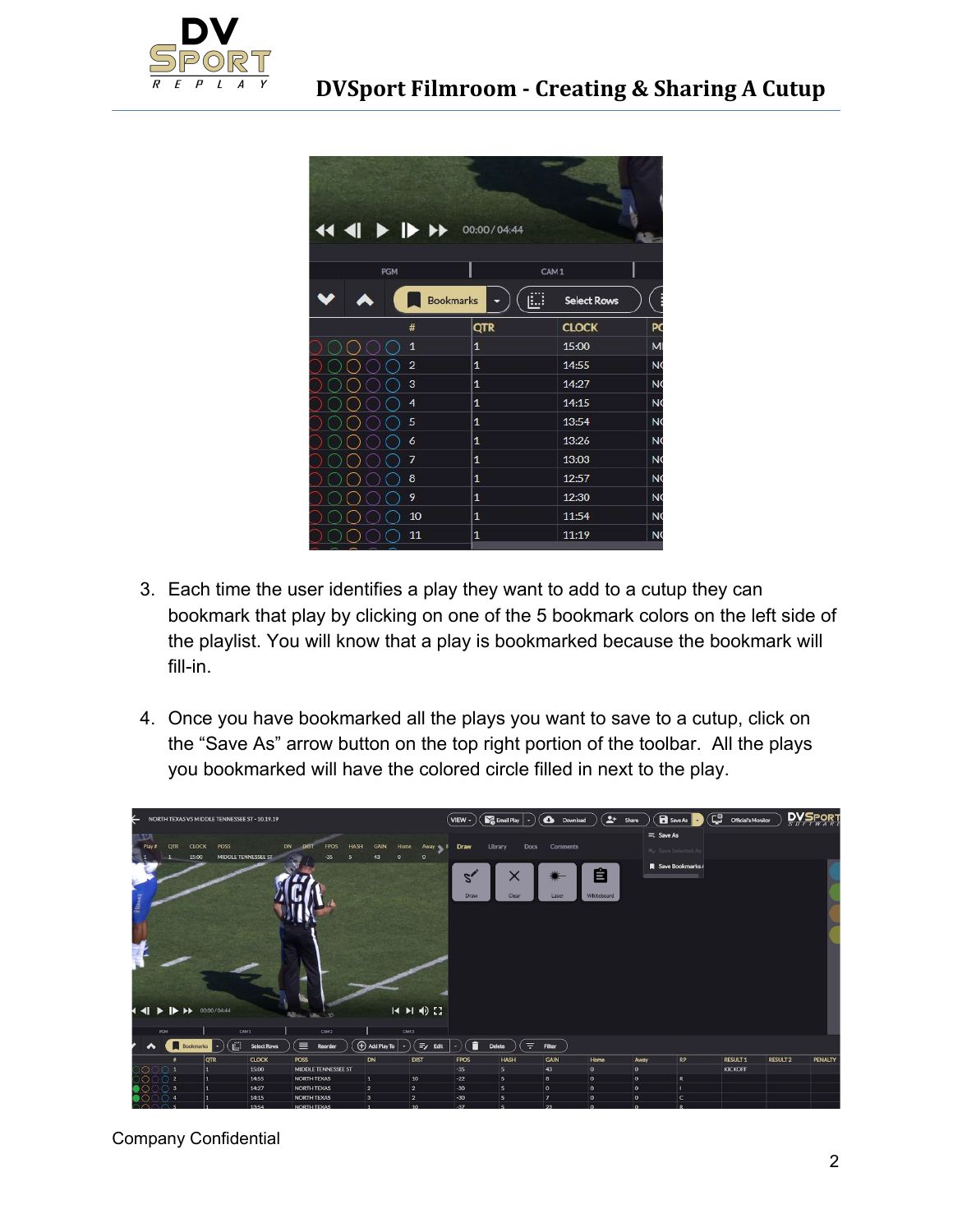

- 5. Select "Save Bookmarks As" to save your cutup.
	- a. If you want to combine multiple bookmarks into one cutup, you select the "Together" option.
	- b. If you want each bookmark color to be a separate cutup, you select the "Individual" Option.



7. Name the cutup and click Save.

|            | Email Play<br>VIEW $\overline{\phantom{a}}$<br>$\bullet$<br>$\overline{\phantom{a}}$ | $2+$<br>Download<br>Share | <b>B</b> Save As<br>$\overline{\phantom{a}}$ |
|------------|--------------------------------------------------------------------------------------|---------------------------|----------------------------------------------|
| <b>AIN</b> | $\times$<br><b>DEFPI Cutup</b>                                                       |                           |                                              |
| 3          |                                                                                      | 自                         |                                              |
|            | Authored                                                                             | Whiteboard                |                                              |
|            | Camera                                                                               |                           |                                              |
|            | Save                                                                                 |                           |                                              |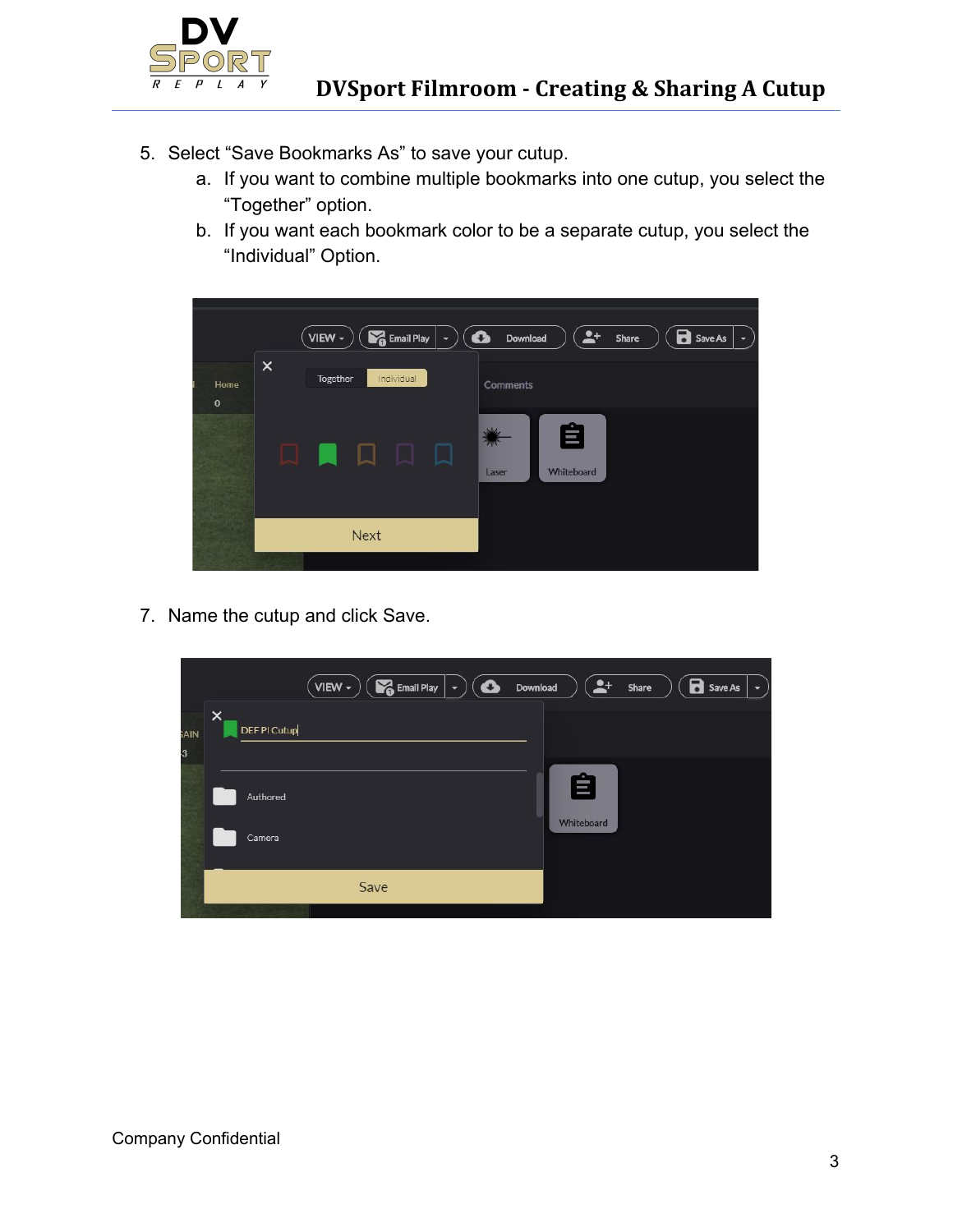

8. Your cutup will be saved to your "Briefcase". Example: "*DEF PI Cutup*"



## **Adding Additional Plays to a Cutup**

- 1. Follow steps #1-4 above.
- 2. Once the user has identified the additional plays they want to add to a cutup click on the "Add Play To" arrow.

|                | <br><b>Bookmarks</b><br>▼ | <b>Select Rows</b> | ≡           | $^{(+)}$<br><b>Reorder</b>         | Add Play To<br>٠             |  |  |
|----------------|---------------------------|--------------------|-------------|------------------------------------|------------------------------|--|--|
|                | E.                        |                    |             |                                    |                              |  |  |
| #              | <b>QTR</b>                | <b>CLOCK</b>       | <b>POSS</b> | <b>Add Play To</b><br>$\bigoplus$  |                              |  |  |
| 1              | 1                         | 15:00              | <b>RICE</b> |                                    |                              |  |  |
| $\overline{2}$ | $\mathbf{1}$              | 15:00              | <b>UTSA</b> | = Add Selected Play(s) To          |                              |  |  |
| 3              | 1                         | 14:30              | <b>UTSA</b> |                                    |                              |  |  |
| 4              | $\mathbf{1}$              | 14:24              | <b>UTSA</b> |                                    | <b>Add Bookmarks To</b><br>n |  |  |
| 5              | 1                         | 13:50              | <b>UTSA</b> | <b>Add Cutup To</b><br>$\bigoplus$ |                              |  |  |
| 6              | $\mathbf{1}$              | 13:40              | <b>UTSA</b> | ₩                                  | $\overline{O}$               |  |  |
| 7              | 1                         | 13:26              | <b>RICE</b> | $\mathbf{1}$                       | 10                           |  |  |
| 8              | $\mathbf{1}$              | 13:20              | <b>RICE</b> | $\overline{2}$                     | 10                           |  |  |
| 9              | $\mathbf{1}$              | 12:45              | <b>RICE</b> | 3                                  | $\overline{2}$               |  |  |
|                |                           |                    |             |                                    |                              |  |  |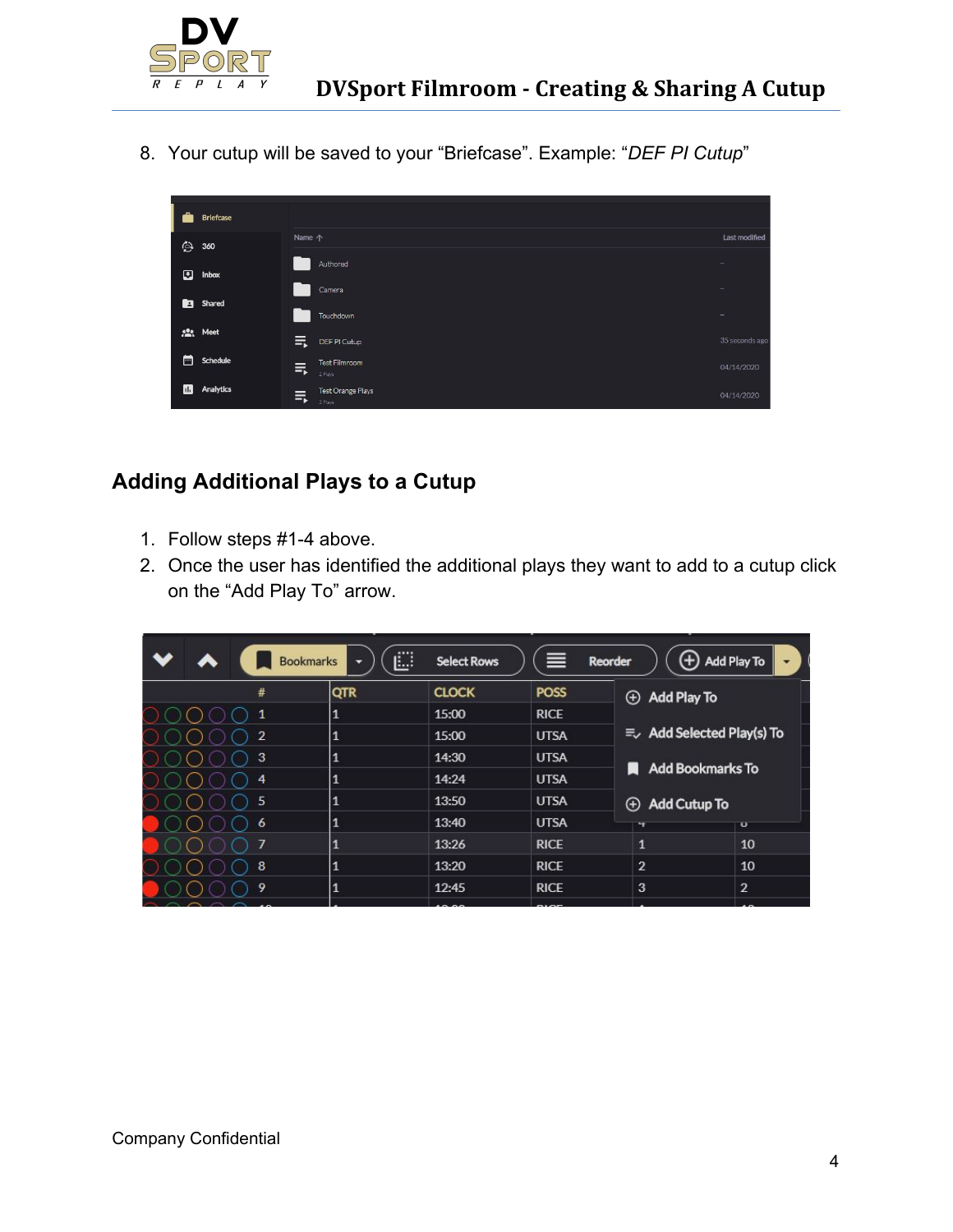

- 3. Select "Add Bookmarks To"
- 4. Click on the bookmarks you want to add to the existing cutup and click next.



5. From the list, select the cutup you want to add the plays too and click save.



Company Confidential